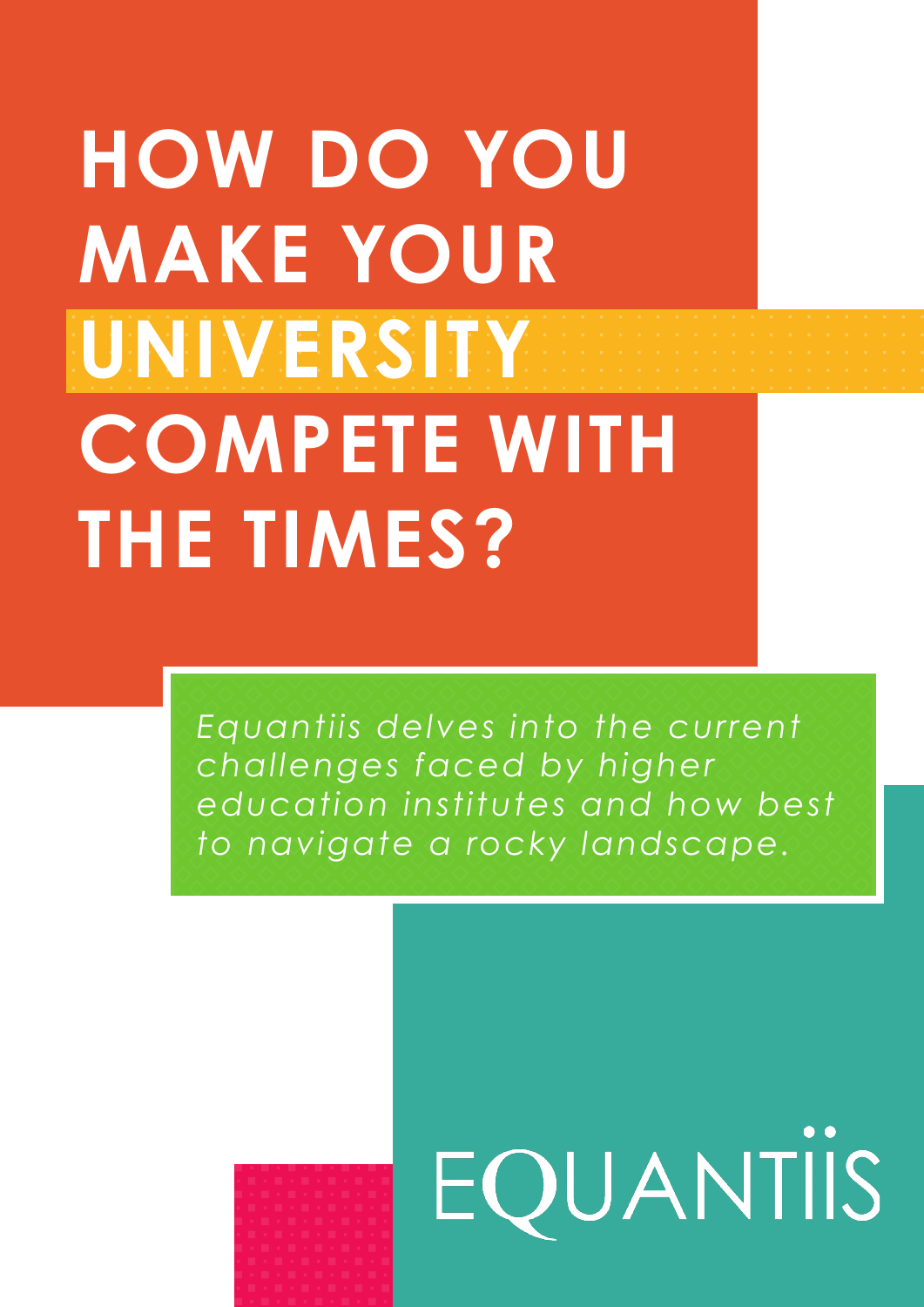### **HOW DO YOU MAKE YOUR UNIVERSITY COMPETE WITH THE TIMES**

Over the years technology has evolved at a pace which many businesses struggle to adapt to.

Universities are no exception.

Generally speaking, universities are large corporations with a myriad of outdated technology and legacy systems. This lag in keeping up to date with technology, coupled with the slow ability to change, means universities are increasingly facing tougher and tougher challenges when responding to the digitally evolving market.

This report looks at the past, present, and future challenges institutes are trying to navigate as well as student insights from UCAS on why students are holding back from applying to university.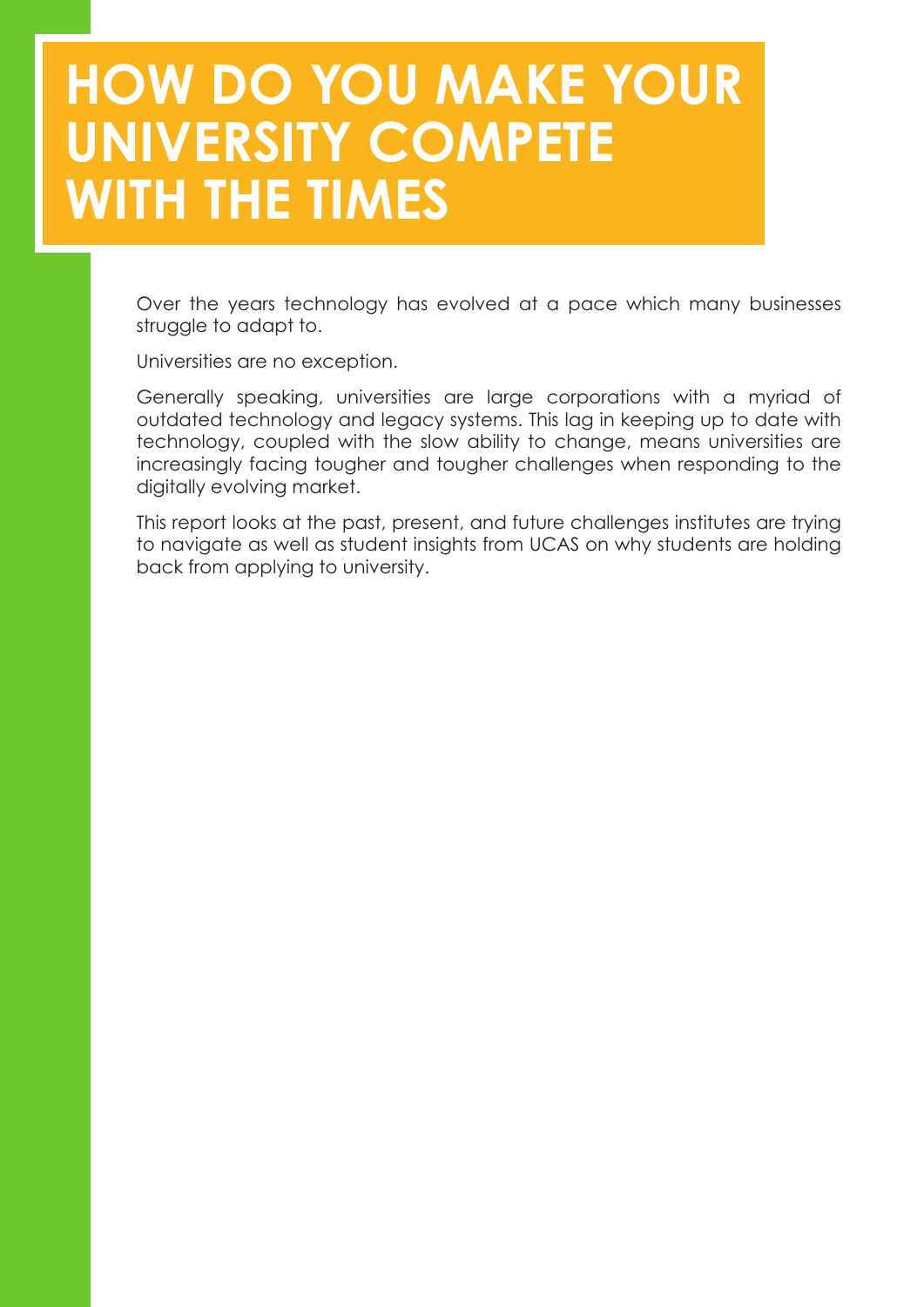## **PRE-PANDEMIC HURDLES**

It's fair to say the global pandemic has compounded the challenges institutes were already facing, while surfacing a plethora of new ones. It hasn't been a smooth ride for institutes over the past few years and the bumps in the road are only set to continue.

Back on the 30th of May 2019, the Augar Review and Recommendations were finally published. The key recommendation that grabbed the headlines was the proposal to cut fees to £7,500 from £9,250.

*"[A £7,500 fee] ensures that no student pays more than what could be considered the reasonable cost of their course and allows better targeting of taxpayer investment. It would also reduce overall student debt and lower one deterrent to participation."*

#### **- Augar Review 2019**

According to the report, £7,500 should be enough to cover the cost of providing lowest cost courses (humanities and social sciences) with the additional costs of providing STEM-based subjects (science, engineering, mathematics) being funded by the university via a teaching grant.

The report further proposes that the £7,500 cap should be fixed until 2022/23 and only increased in line with inflation thereafter.

Evidently, the potential impact of implementing the tuition fee cap will have a greater effect on some higher education institutes (HEI) than others, specifically those where tuition fees form a greater composition of the revenue make-up versus other income streams such as external funding and research grants. Not all Institutes (if any) will be able to make up the shortfall in tuition fees by increasing student numbers, which draws the question how many Institutes are at risk of this potential burning platform?

Using HESA financial data for 2017/18 Equantiis' analysis illustrates that of the 125 institutes reviewed, 43 will struggle the most with a tuition fee cap reduction given they are either significantly reliant on the income from tuition fees (>70%) or quite reliant (50% - 70%) on this income and are either at break even or showing a minor surplus. (1)

Deficit/Surplus calculation refers to the difference between Total Income and Total Expenditure. It does not include "other gains and losses" including actuarial gains and disposals.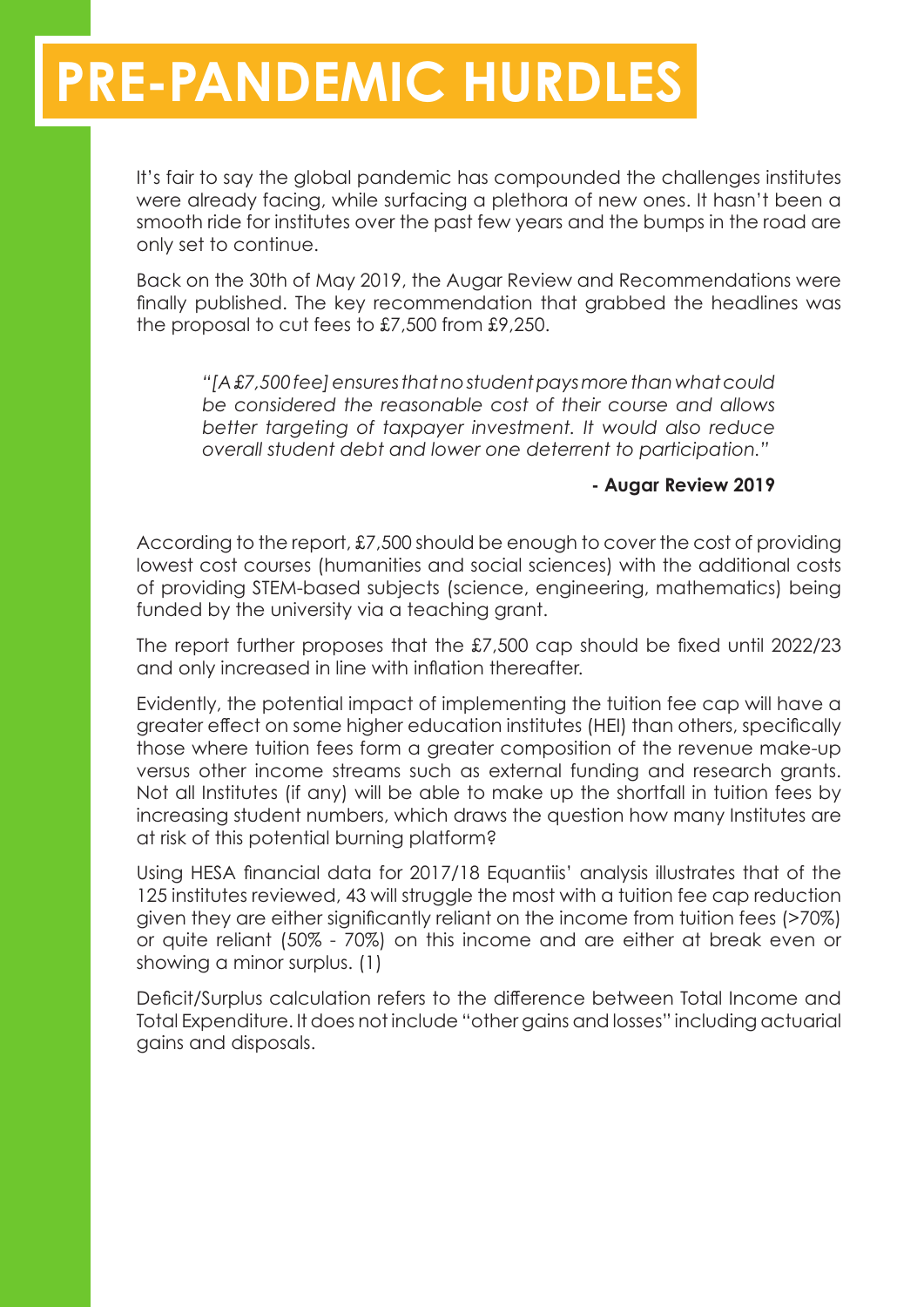

*Figure 1: Risk Profile of Universities if Augar review was implemented.*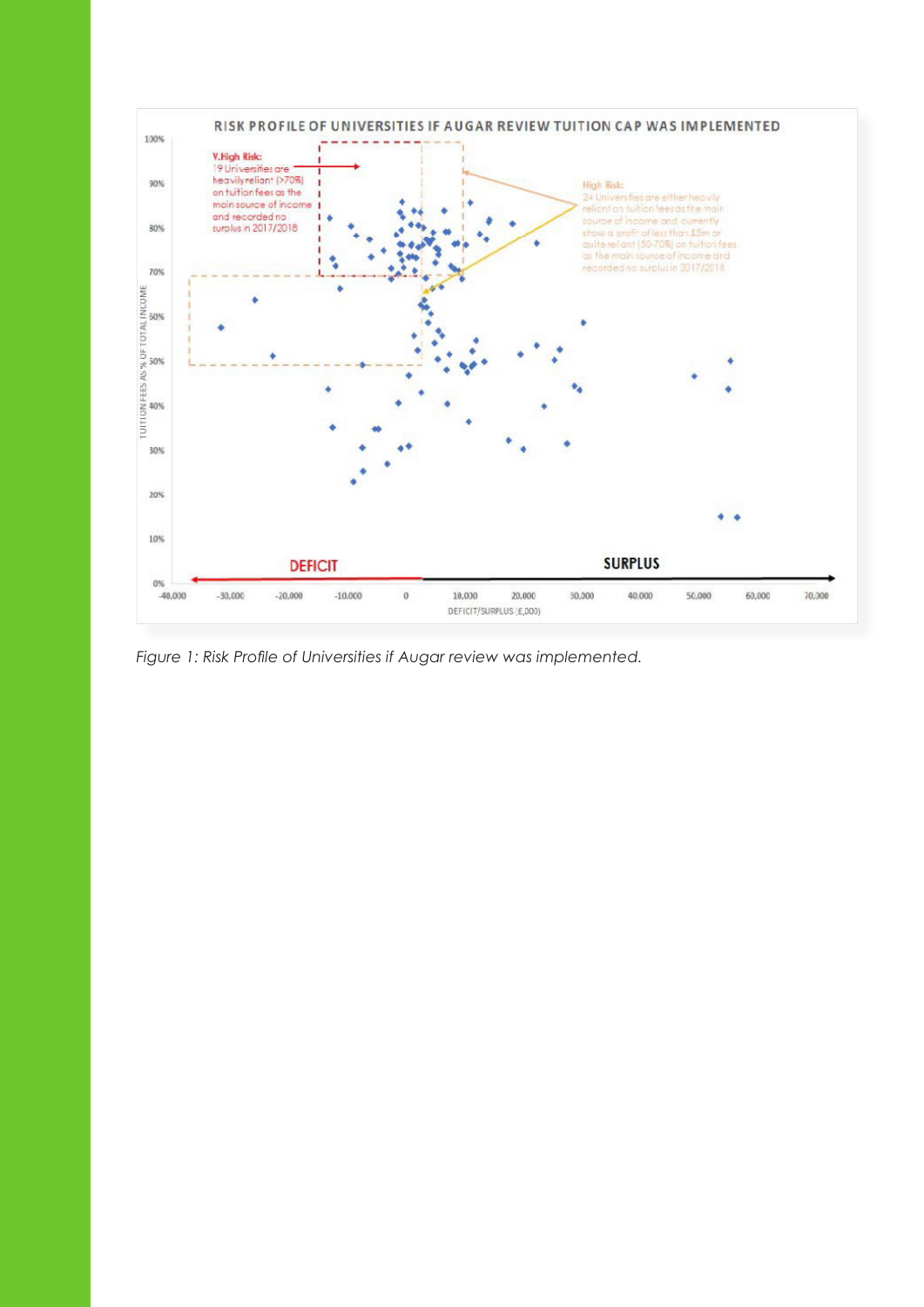### **NAVIGATING THE UNKNOWN**

Although the recommendations outlined in the Augar report may never be implemented,

the landscape for higher education continues to evolve quickly with competition for students becoming more and more challenging. And even with fees staying as they are, only a proportion of institutes were seeing growth pre-pandemic in 2017/18.

A review of student enrolment in 2017/18 observed an increase of 2.7% in student volumes from the prior year. The analysis shows that only 47 institutes grew in line with, or exceeded, the overall year on year growth compared to the 74 institutes that did not.

The data manifested that maintaining student numbers is a challenge for most institutes and will continue to be a challenge as education becomes more globalised and the persistent looming uncertainty around Brexit.

Consider a mid-sized university with an annual intake of 15,000 students experiencing a 3% drop in enrolment. The financial impact of that drop is almost £4m (assuming maximum fees) – based on the 2017/18 numbers. That is more than enough to force 72 universities into the red (posting less than £4m surplus) and thus presents a tight balancing act for many institutions.

Although this analysis can only be explored in broad terms, it demonstrates the revenue challenge that institutes face as education becomes a global marketplace and the platform of predictable tuition revenue burns.

There is no doubt the unpredictable nature of the higher education landscape will continue into the future. Even without COVID, it was never a straightforward task as many institutes were already experiencing significant drops in revenue.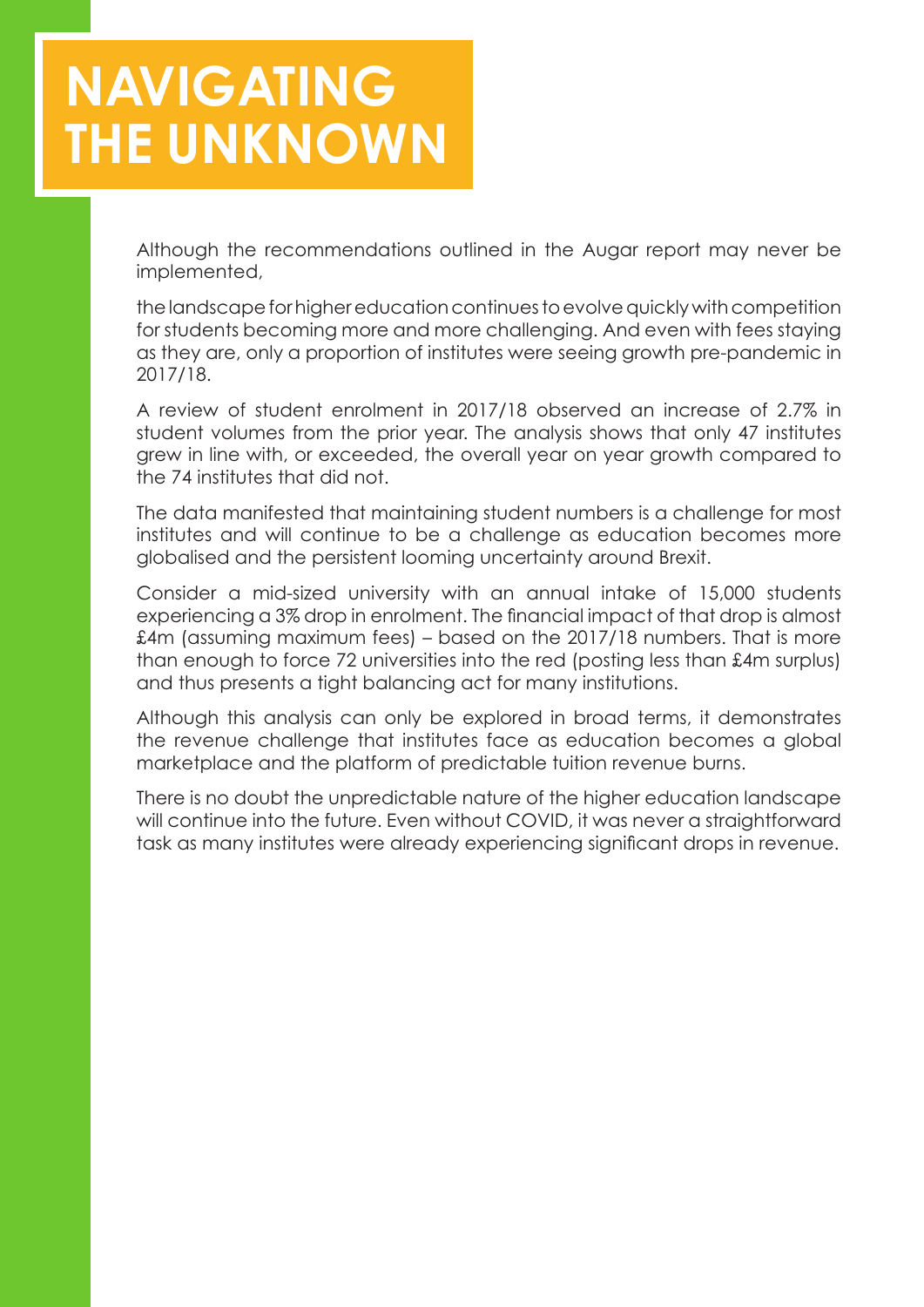### **SO, WHAT DOES LIFE LOOK LIKE AFTER COVID?**

Navigating the pandemic has been nothing short of a significant challenge and coping with the aftermath is one we are yet to face. The pandemic has cost universities millions, and from multiple revenue streams. There is no doubt the pandemic has highlighted the importance of technology within business and the ability to adapt and change to unpredictable circumstances.

Every business, large or small, will have to evaluate their position, and for higher education institutes, this is a profound task due to the slow nature of how it moves.

For higher education, the market has been hit tremendously with revenue streams collapsing as a result. There has been a drop in revenue from halls, and the number of students applying for courses.

Janine Chasmer consultant at Equantiis, recently attended the 2021 Student Mindset (UCAS and YouthSight research webinar) where applicants and registrants were surveyed just after the 29 January deadline to get the latest insight into their thinking.

The results of the survey were eye-opening, yet in one sense expected due to the impact of COVID.

Prospective applicants stated they are more likely to go to university this September if COVID restrictions are lifted. Their reasoning is because COVID is having a big impact on the nature of higher education and applicants are questioning value. They feel discouraged by what they've seen so far in relation to how higher education institutes have handled the pandemic.

The results manifest that students need more reassurance and guidance from institutes in order to feel confident about the experience they will receive. With restrictions on travel and HE institutions closed; this only compounded their worries because they feel they couldn't make an informed decision without a visit to the campus itself.

However, some key reasons for not applying were not all COVID related. Many prospective students said they didn't have enough information, they wanted to save money and they knew they could apply after the deadline anyway.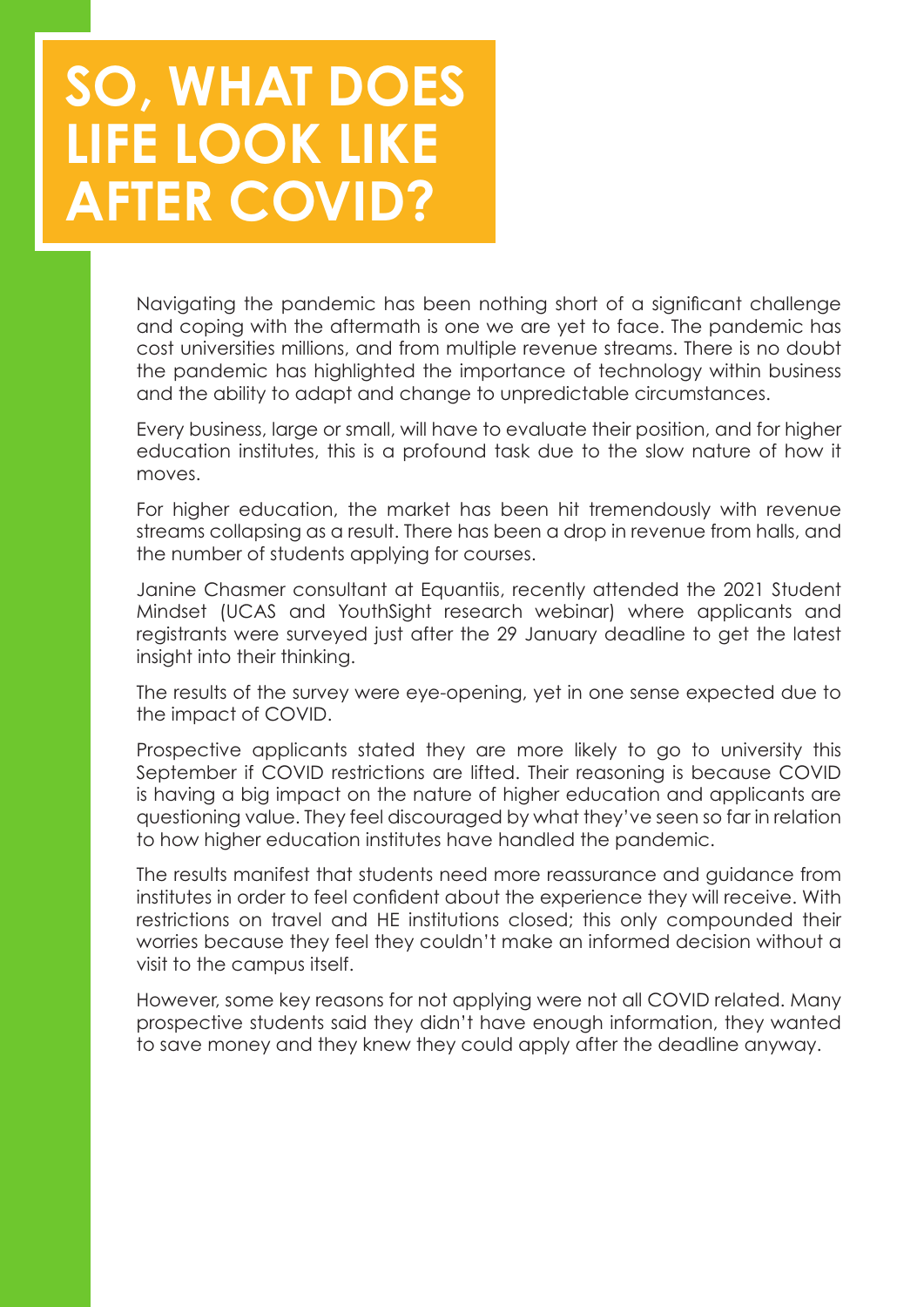### **SO, WHAT DOES LIFE LOOK LIKE AFTER COVID?**

When asked when they think they'd make a choice, a significant number of prospective students were waiting to hear back from all their choices. This demonstrates the competitive nature HE institutes face and compounds the importance of remaining competitive in the space.

Other reasons were similar to those of students not applying at all. Those being questions around lockdown measures, not being able to attend an Open Day in person and having an idea of what their grades would be.

The uncertainty about grades was a significant worry for many students. With exams not going ahead and grades being decided by either machine learning or teachers, it's no doubt a concerning topic for students. Many cited that if they knew universities would accept lower grades, they'd feel more confident about applying.

#### **So, what do these prospective students expect university to be like?**

One response is a given – they know there's likely to be some social distancing in September. Yet, a more profound response was that only 1/3 of those surveyed felt completely ready for university.

#### **What's affecting them?**

Unsurprisingly, the possible lack of in-person teaching has impacted the decisions of many students. Is this because universities haven't done enough to maintain a top experience remotely? Or is it because universities haven't showcased what they're doing to make sure students get what they pay for, remotely or otherwise?

Either way, institutes need to level up and provide their customer base with a product and an experience compelling enough to attract students and mitigate these worries.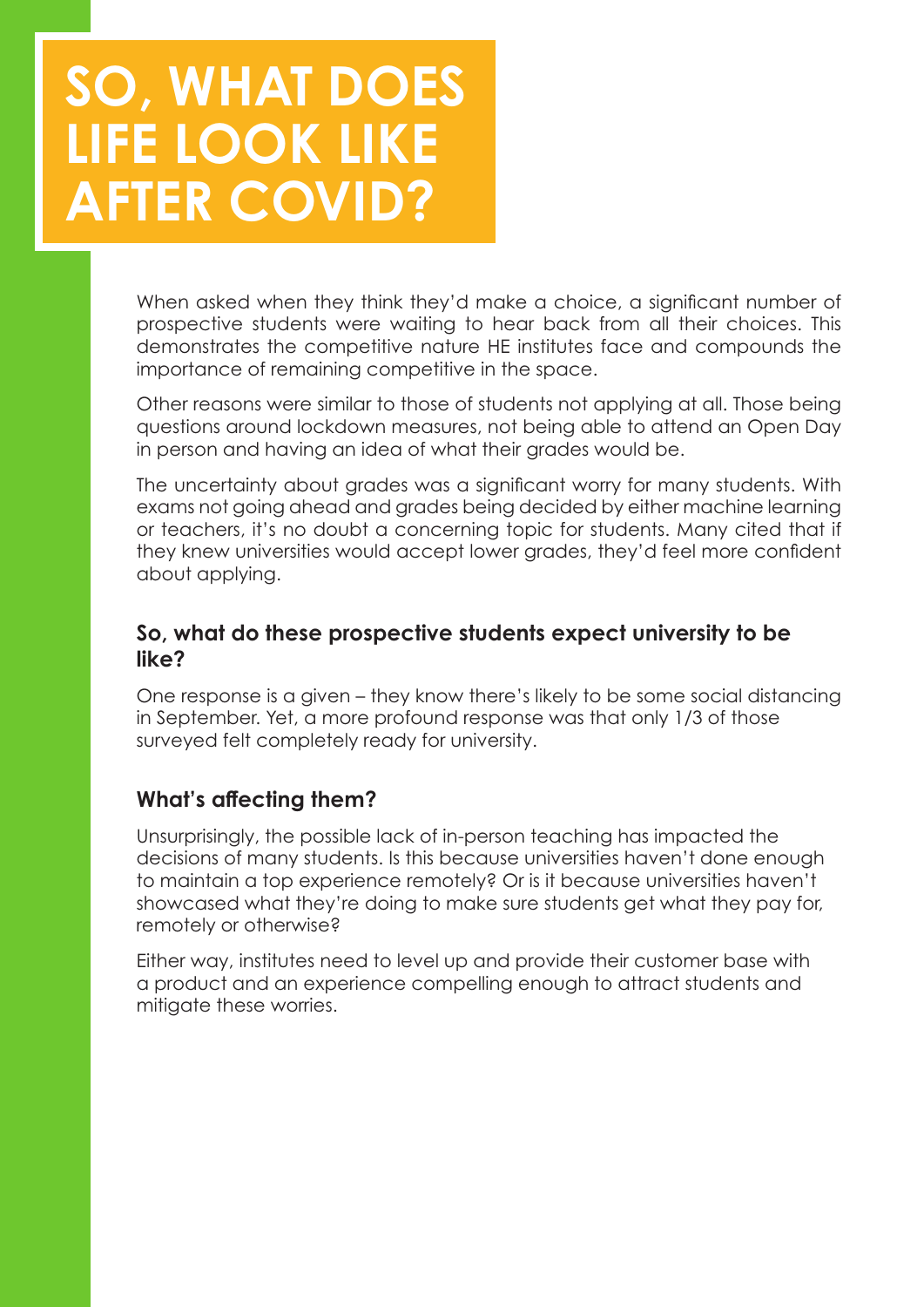### **SO, WHAT DOES LIFE LOOK LIKE AFTER COVID?**

#### **Key takeaways**

One response is a given – they know there's likely to be some social distancing in September. Yet, a more profound response was that only 1/3 of those surveyed felt completely ready for university.



*Figure 2: UCAS, 021 Student Mindset (UCAS and YouthSight research webinar), March 9th 2021* 

For universities to recover after COVID, the evidence indicates that more must be done to alleviate the worries of the students. While the vaccine is promising, no one knows what the future holds and it's imperative that universities cover all bases; to level up and drive the organisation forward; to get to a place where the experience for students is second to none, regardless of whether that is delivered remotely or on campus.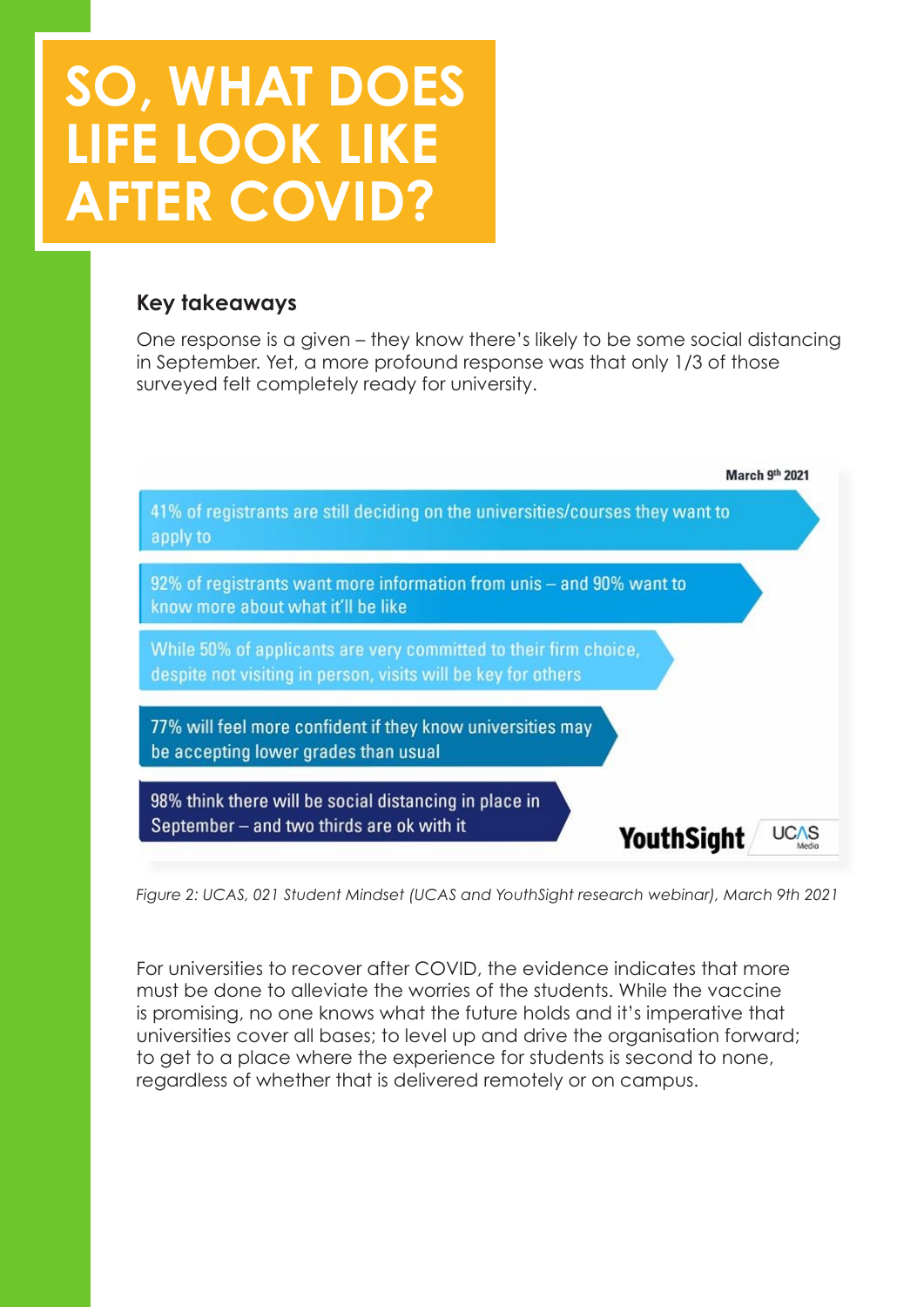### **LEVEL UP WITH DIGITAL MATURITY**

Digital maturity isn't a new topic. Yet higher education is still beginning its transitions to a digital estate in comparison to businesses in the commercial sector. This could be due to the long histories many universities have, and over such a long period, older technologies have been heavily invested in. Yet now, they are one of the biggest inhibitors of innovation. When a business lacks innovation, it then lacks a competitive edge which is a huge driver for attracting new customers and retaining existing ones.

With technical debt at an all-time high, this means obsolete legacy and unsupported systems still remain at the core of many institutions' digital estate. While they served the initial purpose in which they were previously used, legacy systems prohibit growth and do not interact with newer technologies.

Taking the pandemic as an example, remote working was forced upon pretty much everyone, but the education industry in particular really struggled to enable this. Some institutes took months to get basic technology like Microsoft Teams enabled, never mind delivering classes remotely at a standard as high as in the classroom.

With such a huge amount of pressure to get these basic tools up and running brings other technological risks. One major factor that is often overlooked is cyber security.

News of institutions falling victim to ransomware is becoming ever more commonplace and more recently, we've seen institutions being held to ransom and paying high prices to unlock files, systems and personal student data. With cybercrime still on the rise, cyber security should be one of the top priorities. With legacy systems comes a plethora of vulnerabilities which are easier to hack and less easy to spot.

Another factor is lack of leadership. Usually, when leaders are risk averse, the organisation structure is too rigid with needless bureaucracy in place which means decision making is too slow to adapt to the raised expectations of the modern student.

The problem here is that this stringent, risk focused approach trickles down the hierarchy and creates a culture of sporadic work and investments, happening at various times, rather than a strategic sustained approach whereby all teams and departments are aligned as one unit.

To achieve successful change, work must start with the mindsets of individuals within the company to understand that leveraging technology must be a business led initiative.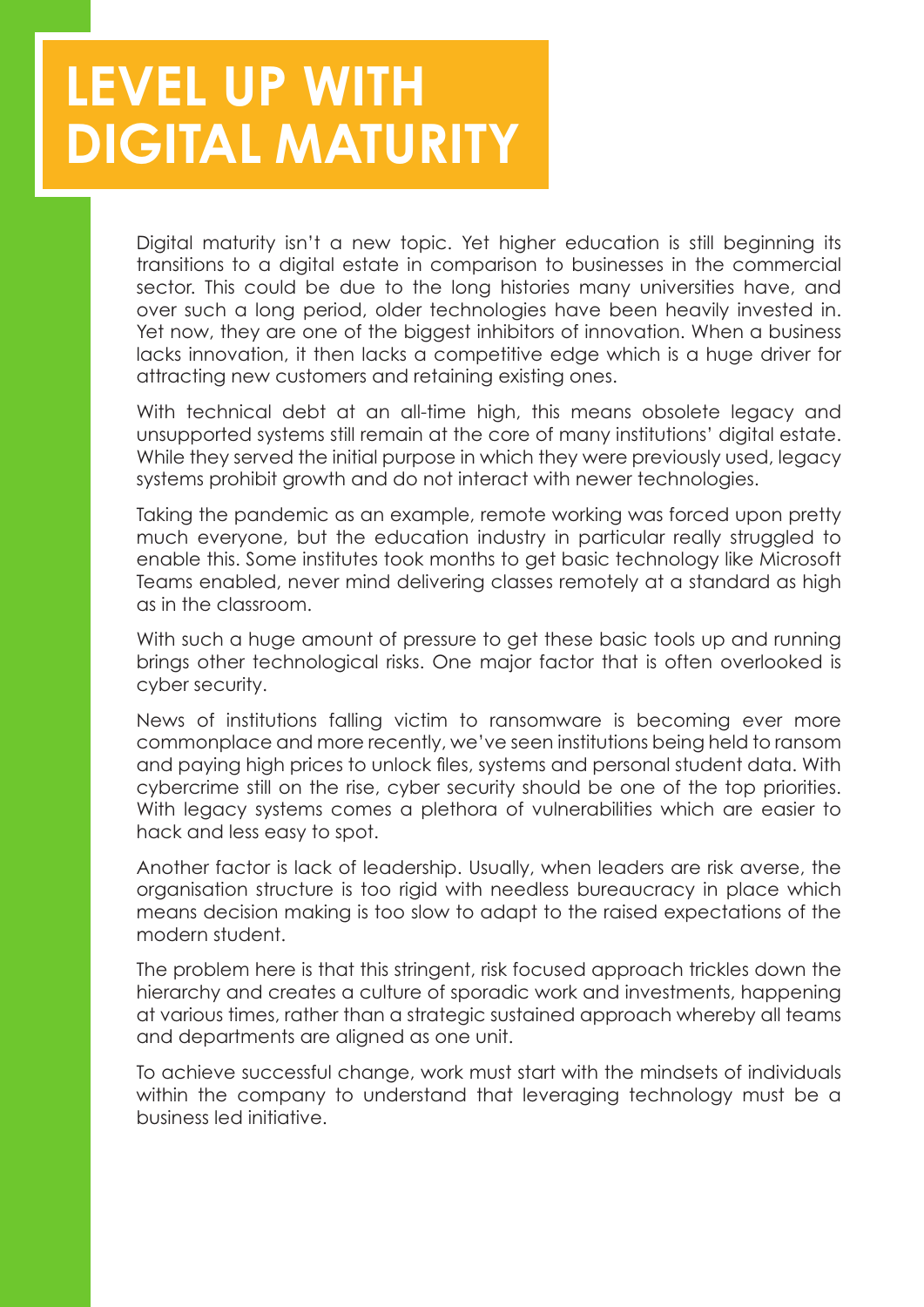### **RECOGNISING THE UNSUNG HEROES OF EDUCATION**

At the recent CUBO winter conference, universities recognised how much work and effort the commercial services of an institute actually bring to the campus, student experience as well as additional income.

The report detailed:

*"This joint report highlights the key role that CIOs and the teams they lead have played in enabling the higher education sector's response," said Deborah Green, CEO of Ucisa.*

*"Thanks to the heroic efforts of university and college IT staff at every level, the almost herculean task of enabling remote working for just under three million students, lecturers, researchers, academic leaders and support staff, was achieved at pace in March this year.*

*"This is in addition to moving the delivery of higher education and research fully online. As one vice-chancellor put it, 'our IT team delivered four years' worth of digital strategy in six weeks, enabling our whole operation to continue.'*

#### **[-UniversityBusiness.co.uk](https://universitybusiness.co.uk/headlines/university-cios-enjoying-new-authority-since-pandemic/)**

Online learning is clearly here to stay, so instead of switching the IT department on and off, it's imperative to realise the value IT brings to an institution, regardless of whether there is a pandemic.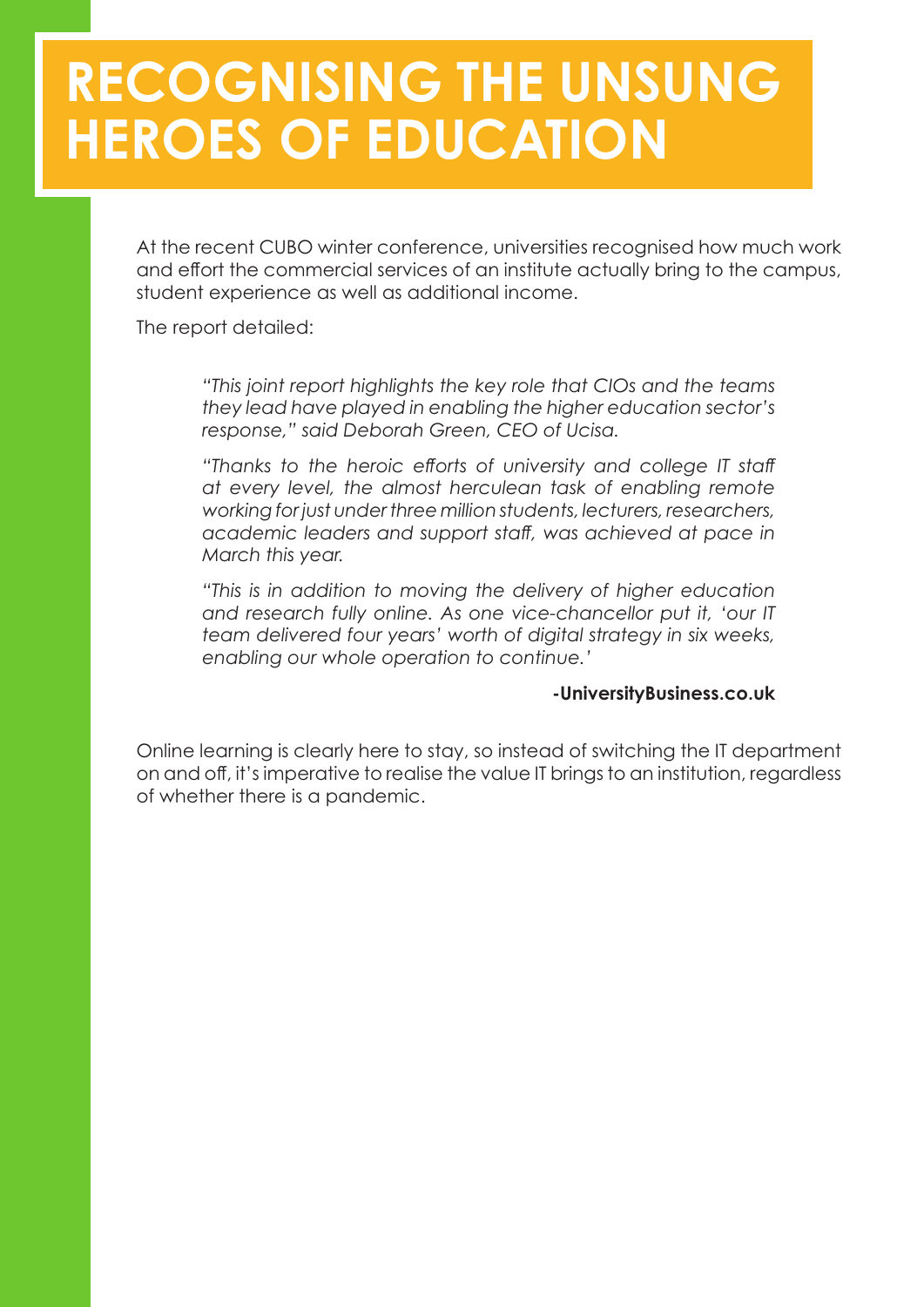### **CAMPUS OF THE FUTURE; WHAT DOES THAT STUDENT LOOK LIKE?**

Higher Education institutes are under the microscope and there is now an expectation to deliver a digital experience throughout. Just as a commercial business has to adapt and pivot to provide a responsive, personalised experience, higher education is expected to do just that, too.

The 'student as a customer' concept is nothing new, albeit many within the sector may be reluctant to entertain this point of view. Applying the 'student is a customer' principle whilst leveraging AI technology has the benefit of focusing staff on the 'value-add' activities that improve the student experience and increases an Institute's understanding of its students.

In the global education landscape, students expect interactions with the university to be as seamless as interactions with other entities, be it retail or banking, and they expect entities to 'know them' and as such, use the data they willingly share to make their experiences better.

Of course, the relationship between the student and the education provider is not as simple as indicated. Unlike the distinction between customer and service provider, the responsibility for a successful outcome requires the student to be an active and willing participant.

Nonetheless, the 'service' by the provider should tick all the boxes in a way that maximises the chance of success. Achieving the desired outcome and measured outcomes in terms of, say, student satisfaction or employability are key differentiators for institutes to rise above the competition.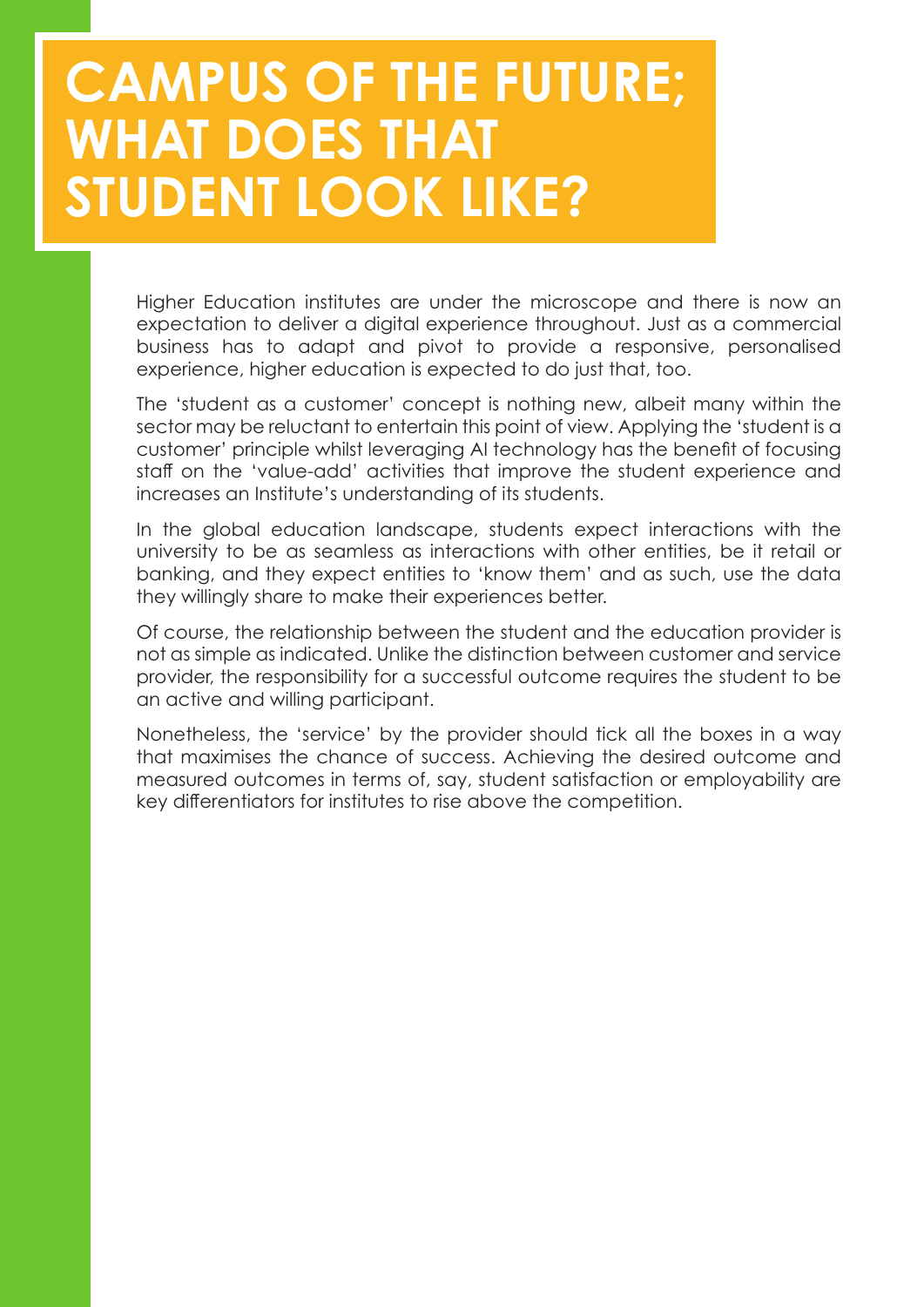### **STUDENT EXPECTATIONS AND HOW THIS COMPARES TO COMMERCIAL BUSINESSES**

**1**

**2**

Despite what some may believe, Higher education institutes are not too dissimilar from commercial businesses. Institutes can learn from what's being done in the commercial sector and use this information to feed into their student experience. Below is a comparison to the similar behaviours between students and the commercial customer, and some examples of how technology solutions, already widely used in the commercial sector, can be implemented within your institute.

> **Expectation:** Customers expect businesses to have omni-channel capability so that communications can be in the channel of their choice. Students expect the ability to self-serve, and they expect quick responses and turn-around times.

> **Example solution:** Employ the use of chatbots to understand requests, as well as the traditional phone and face to face methods. This will add another channel fof interaction, significantly speed up the communications and allow students to self-serve.

> **Expectation:** Customers expect consistent quality in business response and turnaround – especially for transactional enquiries. Students expect Universities to be able to apply standardised responses that are consistent, irrespective of channel. They also expect response time to be consistent irrespective of the time of year.

> **Example solution:** Robotic process automation can deliver responses automatically and consistently at any time and on any day. This means all communications from the institute are instantaneous, responding to students quickly and efficiently.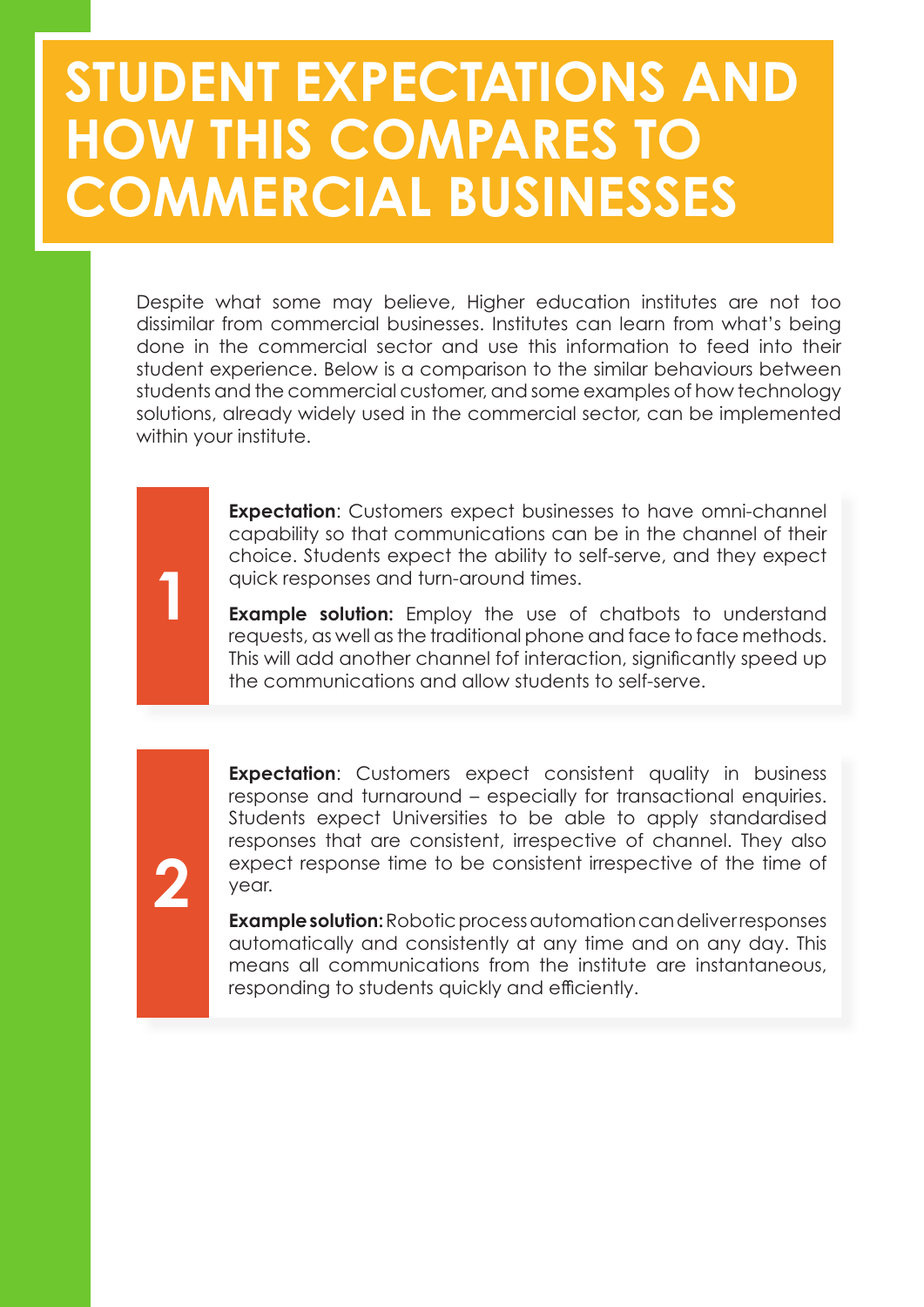### **STUDENT EXPECTATIONS AND HOW THIS COMPARES TO COMMERCIAL BUSINESSES**

**4**

**5**

**3**

**Expectation:** Customers expect services to be efficient, timely and seamless. Students expect to deal with a single point of contact for 'services' such as examinations.

**Example solution:** Teams internally need to be realigned and organised. There needs to be a central owner, in a single department, responsible for that end-to-end service to deliver the personalised experience a student expects.

**Expectation:** Customers expect that straightforward transactional requests can be made at any time. Students expect transactional requests to be completed at any time, 24/7.

**Example solution:** If enquiry responses are limited to work hours, automation can play a huge part in filling the time gap between the student making the enquiry and receiving a response.

**Expectation:** Customers expect the entities they interact with to 'know them' and have a full history of interactions. Students expect hyper personalisation of services so that their University can support them to achieve their goals. This means the education provider intervening and providing additional support when engagement drops.

**Example solution:** Disparate data systems make analysing data trickier than it needs to be. By connecting systems and harnessing data, institutions can leverage this knowledge to know when to intervene and when offer additional support.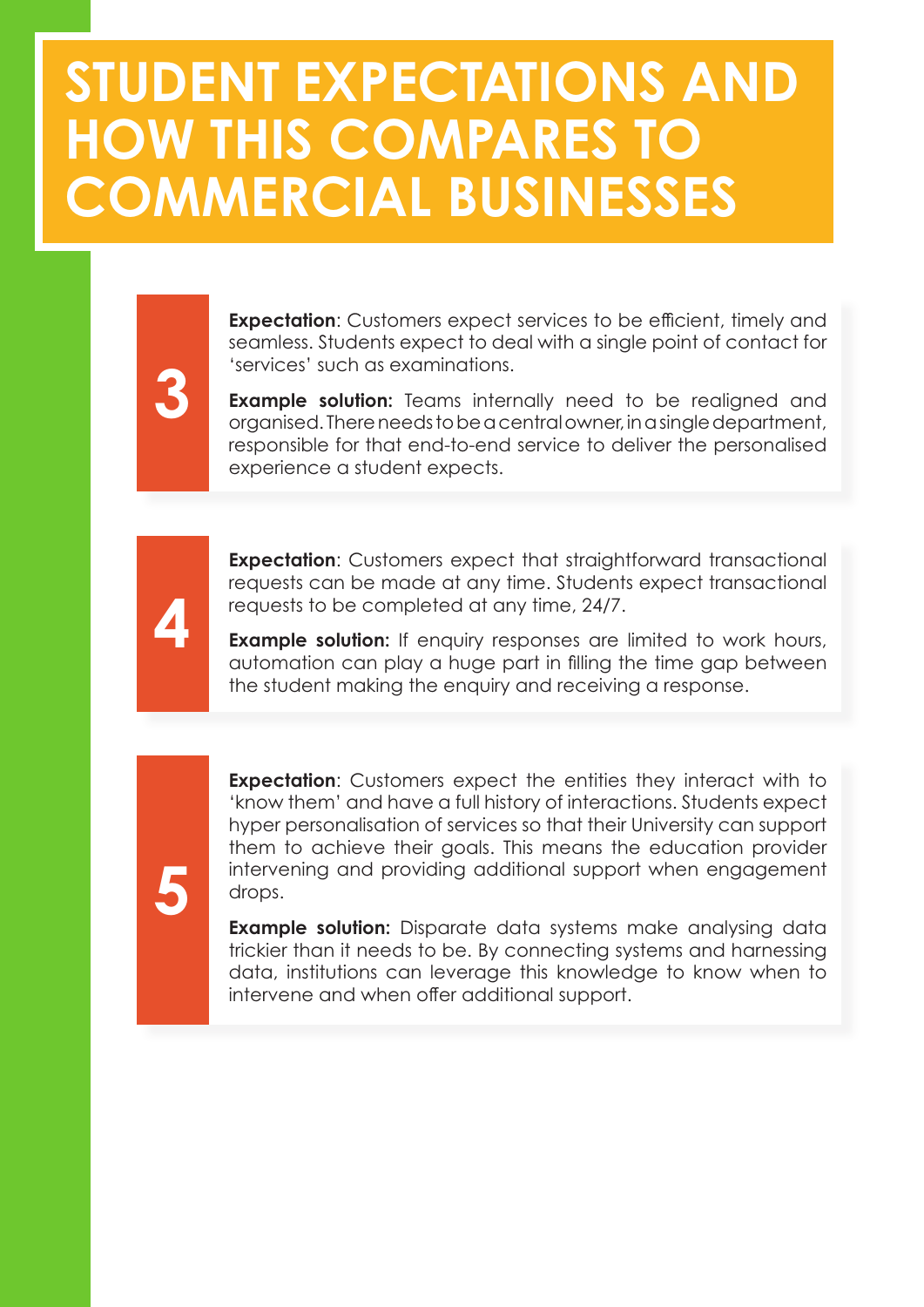# **WHERE DO YOU START?**

The good news is with every great challenge comes greater opportunity. If you resonate with the challenges outlined, you should be considering one of the following ways forward:

- Student voice initiative
- Other income streams
- Digital strategy
- Innovation hub
- Intelligent automation

#### **The Student Voice Initiative**

Start a student voice initiative to gain valuable insight into where you are to where you are going. When sufficient insight is gathered, unpick and define your students by creating personas. Personas are fictional characters based on real life findings and help make sure everyone in the team understands the goals and motivations of the students.

Create a student experience map to outline their experience in dealing with you across platforms. Here, you can then dive into where you think you are meeting their needs, and where you may be falling down. Identify how you think certain steps in the process makes students feel, whether that's happy, irritated or otherwise.

Armed with this information, engage with your student audience. There is nothing richer than the opinions of your students. They will tell you what they need, want and desire, and as such, identifying the future campus becomes much clearer.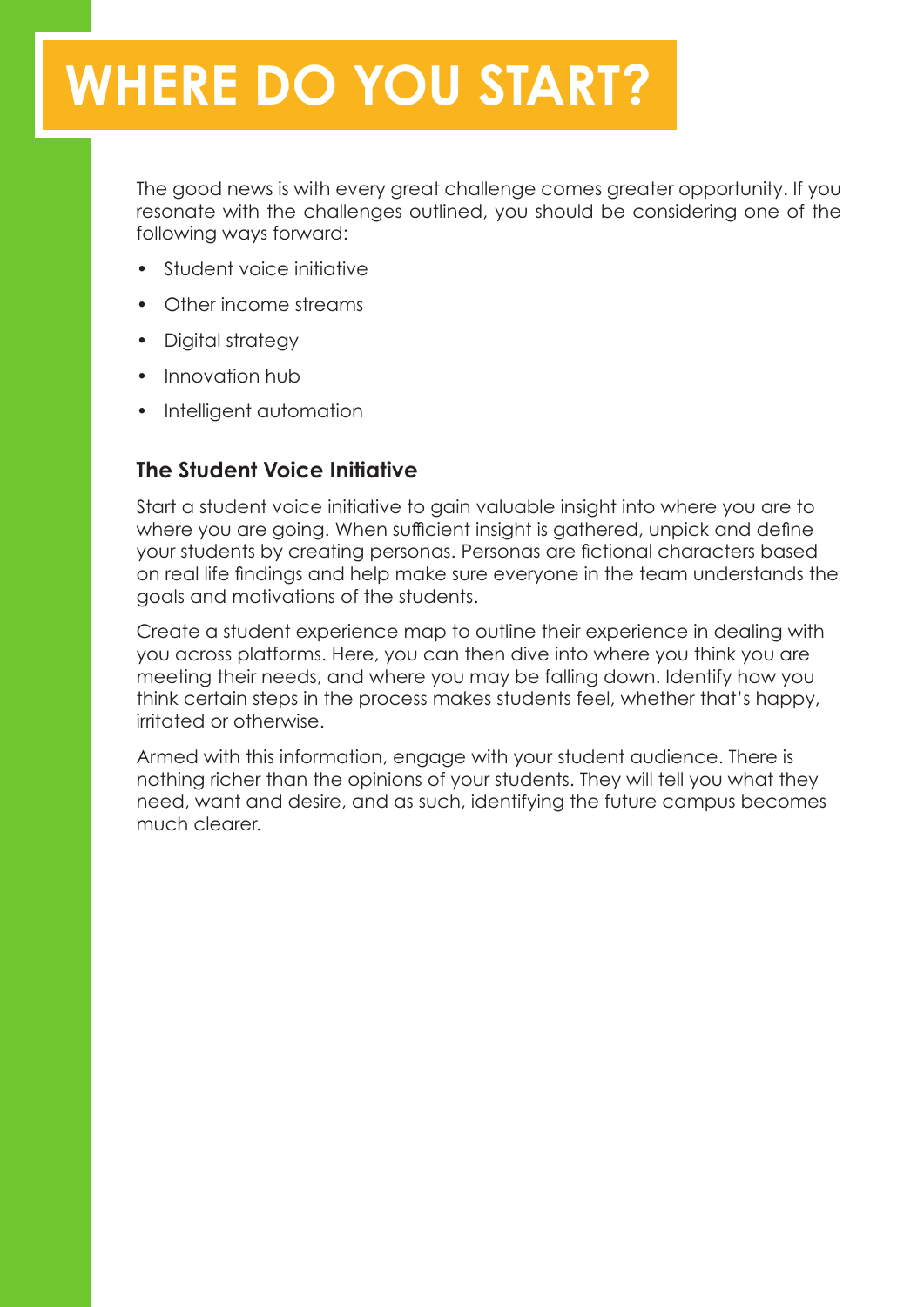# **WHERE DO YOU START?**

#### **Multiple streams of income**

As mentioned, the landscape is unpredictable and tough to navigate, so those who want to survive need to look at different commercial models.

Taking an entrepreneurial stance and focusing in other areas away from student fees is pivotal for determining multiple revenue streams. Perhaps you have come up with something innovative, ask yourself, can you create an additional revenue stream to sell to others in the sector? Again, this is no new concept. Over the last decade, we've seen some higher education institutes striking up commercial partnerships with retailers and banks, and with property deals.

One article on University Business stated, 'the University of Hertfordshire embarked on a strategy to boost income by securing commercial deals with businesses such as Ocado and Regus for office space, as well as commercial leases with bank Santander and the NHS which runs a GP clinic on campus. The university's income rose to £1,477 per square metre in 2014/15, an increase of 6% from 2012/13.'

This is a great example where this university strives to achieve the best possible student experience as it has recognised that the experience is crucial to attracting students and staff alike. Instead of focusing with a solely educational stance, this university has looked at life in general and life on campus and has utilised this to give its students a seamless experience. So, look at your products, think outside the box. Can you deliver differently?

#### **Digital Strategy**

It's undeniable that a serious amount of incredible work was put in place to digitalise the classroom in 2020. Yet, there is still a lot work to do and keeping up this momentum is crucial. For example, professional services remain digitally immature and need investment too.

A digital strategy will focus on improving business processes via technology. However, it's important to note that a successful digital strategy is influenced by the overall mission and vision of the company, and therefore you must not start with the technology, but start with areas that need improvement and the areas that don't align with the company vision. For example, let's say your institute prides itself on being efficient and responding to students quickly. However, at certain points in the year, this is not the case as staff are overwhelmed with the number of applications. This means that the speed in which they can respond to enquiries, or other general support tasks, is significantly impacted because most of their time is spent on administrative tasks around applications. With this issue in mind, part of the digital strategy may be introducing automation to handle these applications. With automation in place, it can be easily scaled up and down according to demand, take pressure off your workforce and allow them to focus on the important one to one interactions with students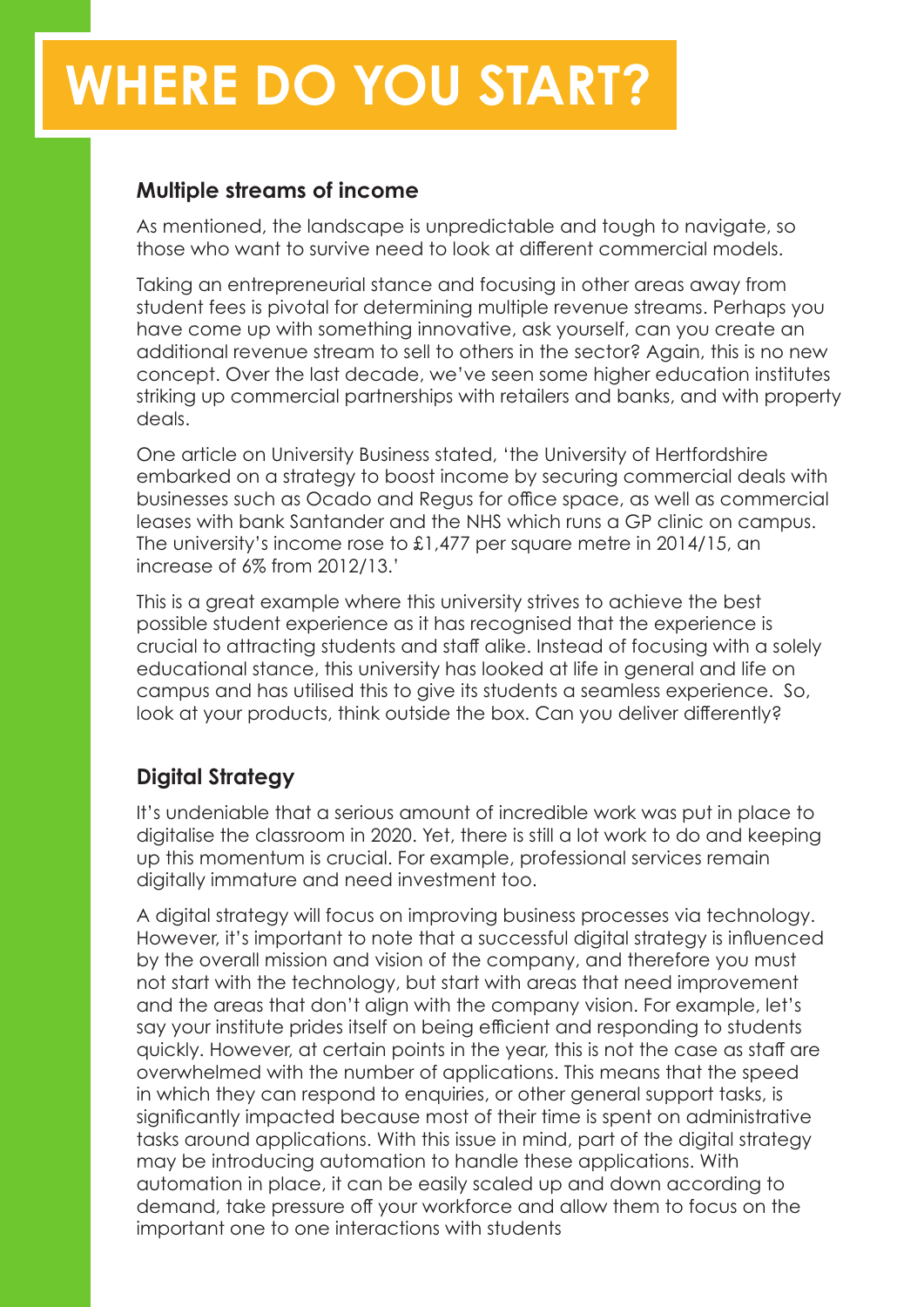# **WHERE DO YOU START?**

#### **Intelligent automation**

Intelligent automation is a simple way to add real value to everyone who interacts with the institute, from students to staff. With it comes a multitude of benefits:

- Cost reduction. Intelligent automation will bring down the cost of many support functions across an institute.
- Accurate results. The tasks which are usually handled with automation are those which involve processing a lot of data. Employees will often find this challenging, and therefore the results are prone to human error.
- Increased focus on core competencies. Automating arduous, manual tasks means staff can focus more on their core competencies and tasks which add real value to their role. This then has a knock-on effect and leads to higher student satisfaction ratings.
- Improved productivity. By minimising human error, you will spend less time spent correcting the mistakes, and in turn this leads to greater productivity. Naturally in higher education, where the workload will ebb and flow depending on what time of year it is, a bot workforce, unlike employee headcount, can be scaled up or down very quickly.
- Better compliance. Any actions performed by intelligent automation bots are easier to audit, which makes it easier to track and correct deficiencies in business processes.

Alistair Sergeant, CEO, and Janine Chasmer, Consultant at Equantiis, support higher education leaders to bring positive change to within their institutions. We will question and analyse every part of the challenge you face to ensure we solve the right part of the problem, and ultimately deliver the best outcome. By engaging the business internally with a real focus on working together, delivering effective change and transformation is realised.

Through our experience, methodologies and frameworks, we focus internally and build a well-grounded business and technology strategy that enables the positive change needed to level up.

From strategy, vision setting, customer experience mapping, organisational design, technology selection, process engineering, cyber security, data and change management, these initiatives transform the things that drive your business forward.

Change has to happen in higher education, and it has to happen now.